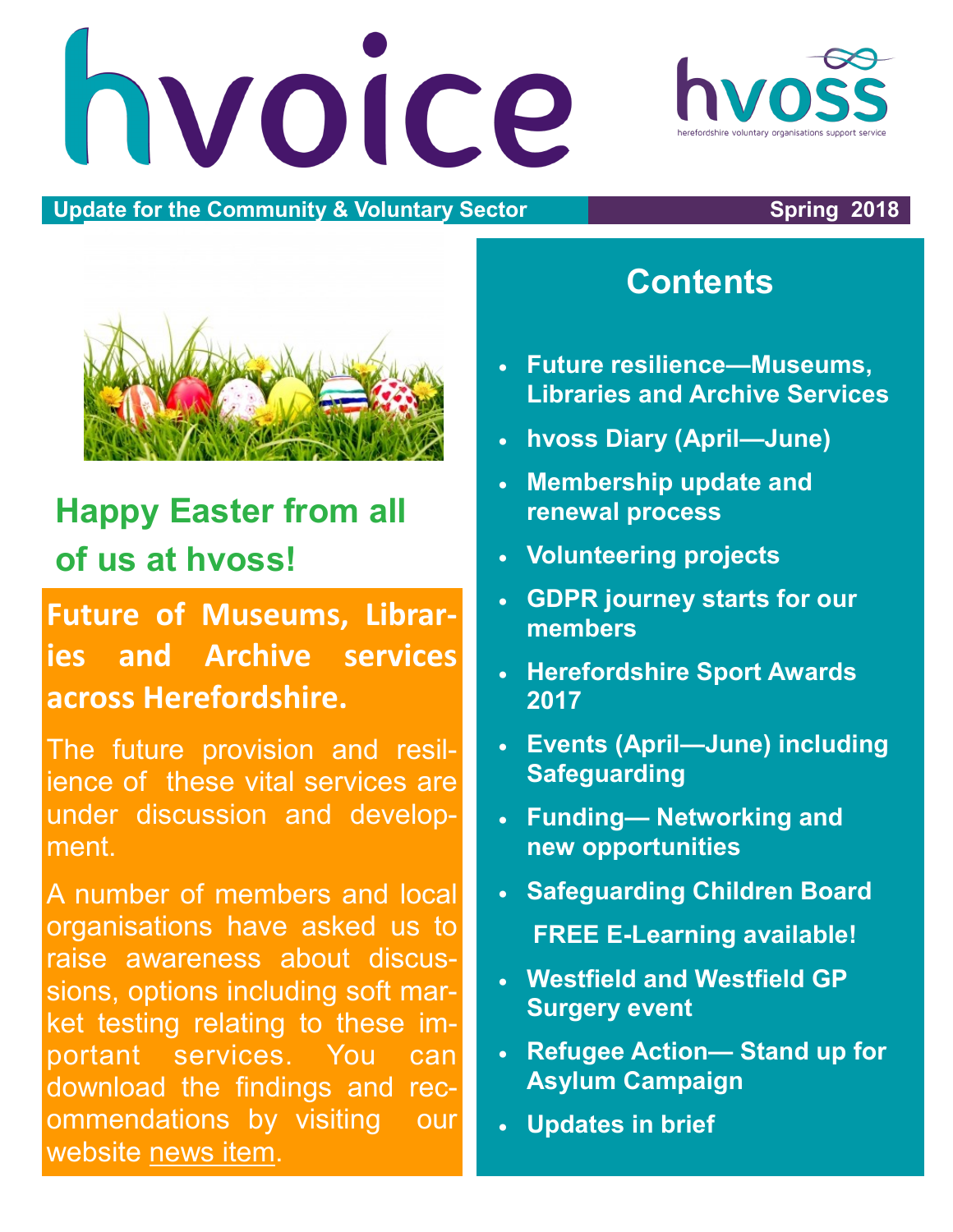# **Membership focus**

### **Membership Renewal 2018/19**

- It's THAT time of year again!
- All existing hvoss members will shortly receive membership renewal forms. hvoss membership entitles you to a number of benefits which we aim to develop further in 2018!
- Not a hvoss member? Click here to see what the benefits of membership are. [http://www.hvoss.org.uk/membership/membership](http://www.hvoss.org.uk/membership/membership-benefits.aspx)[benefits.aspx.](http://www.hvoss.org.uk/membership/membership-benefits.aspx)
- NEW!! We are pleased to announce we are working with Cass Stephens Insurance Services to provide an insurance quotation service especially for hvoss members. If you have an insurance renewal due please get in touch with us and we will introduce you to Cass Stephens with a view to obtaining a free, no obligation quotation.



**Services for Independent Living currently have vacancies for trustees who have a passion for creating a society that treats people equally, providing high-quality services that enable disabled to play an active role in society.** 

**Click [here](http://www.hvoss.org.uk/media/72305/SILTrustee-Role-Description.doc) for the Trustee Role Description.** 

**Contact Euan McPherson for an informal discussion on 01568 616653.**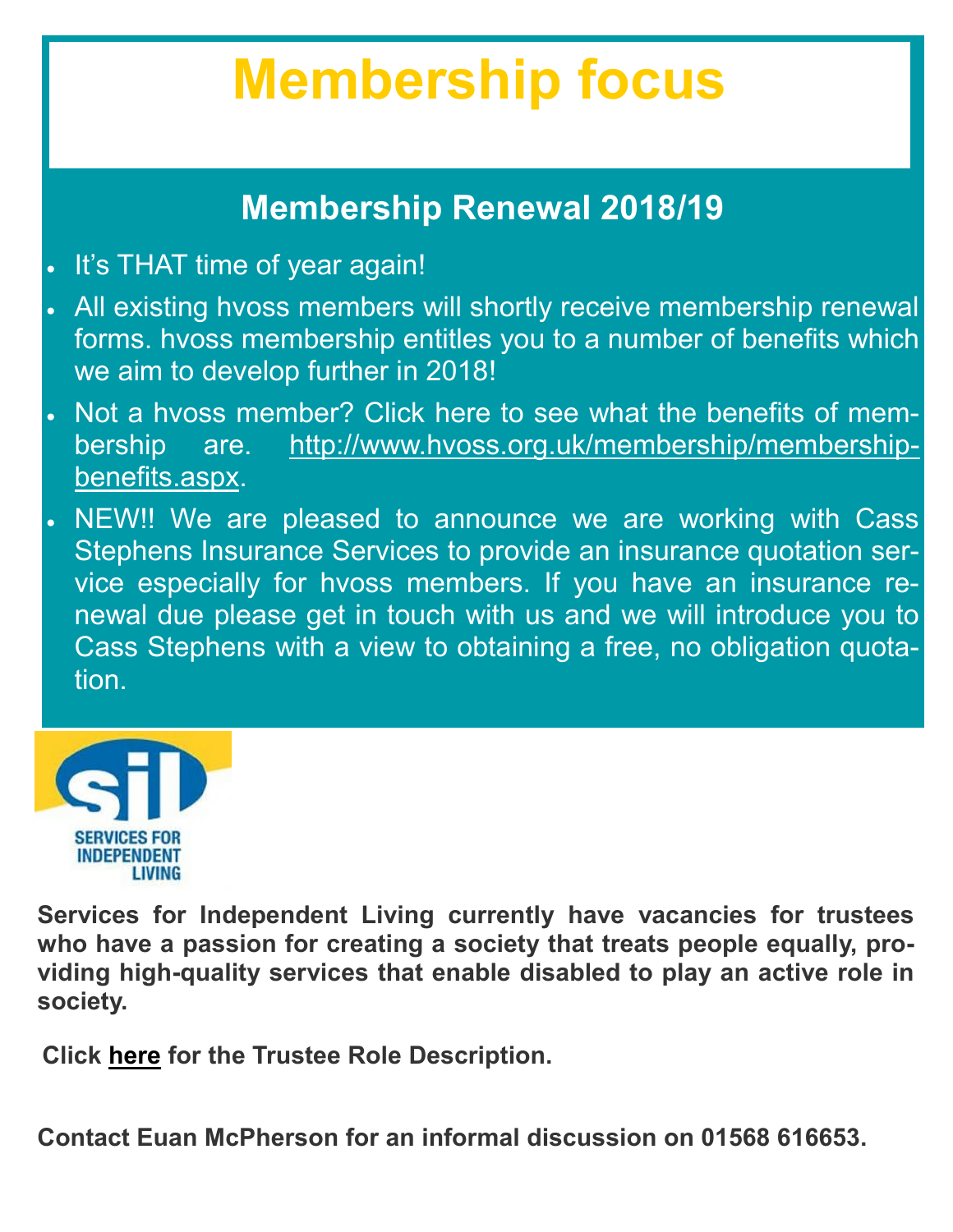## **Volunteering**

**Spring brings new growth and for us at the Volunteer Bureau that is both voluntary roles as well as people interested in volunteering.** 

**The most obvious volunteering roles in Hereford this month are the red sashed volunteers at the Cathedral for the Poppies: Weeping Window. However, equally important are all the volunteers whose roles are out of sight, invisible except to those who benefit from them.**

**If you have need of volunteers and want to raise awareness of those roles, email joy.harvey@hvoss.org.uk and she will send you a guide of how to use our free online system**

#### **VOLUNTEERING PROJECTS NEEDED!**

**Do you have a project that needs doing— painting a hall or clearing weeds? Are you short of willing and able bodies to help you?**

**Please do let Joy at the Volunteer Bureau know; she has requests from bona fide businesses & organisations wanting something for their staff team to do over one or two days, often as a team building project. You would get your project done, they have a great time volunteering and everybody is happy.**



**Volunteer Bureau** 

Herefordshire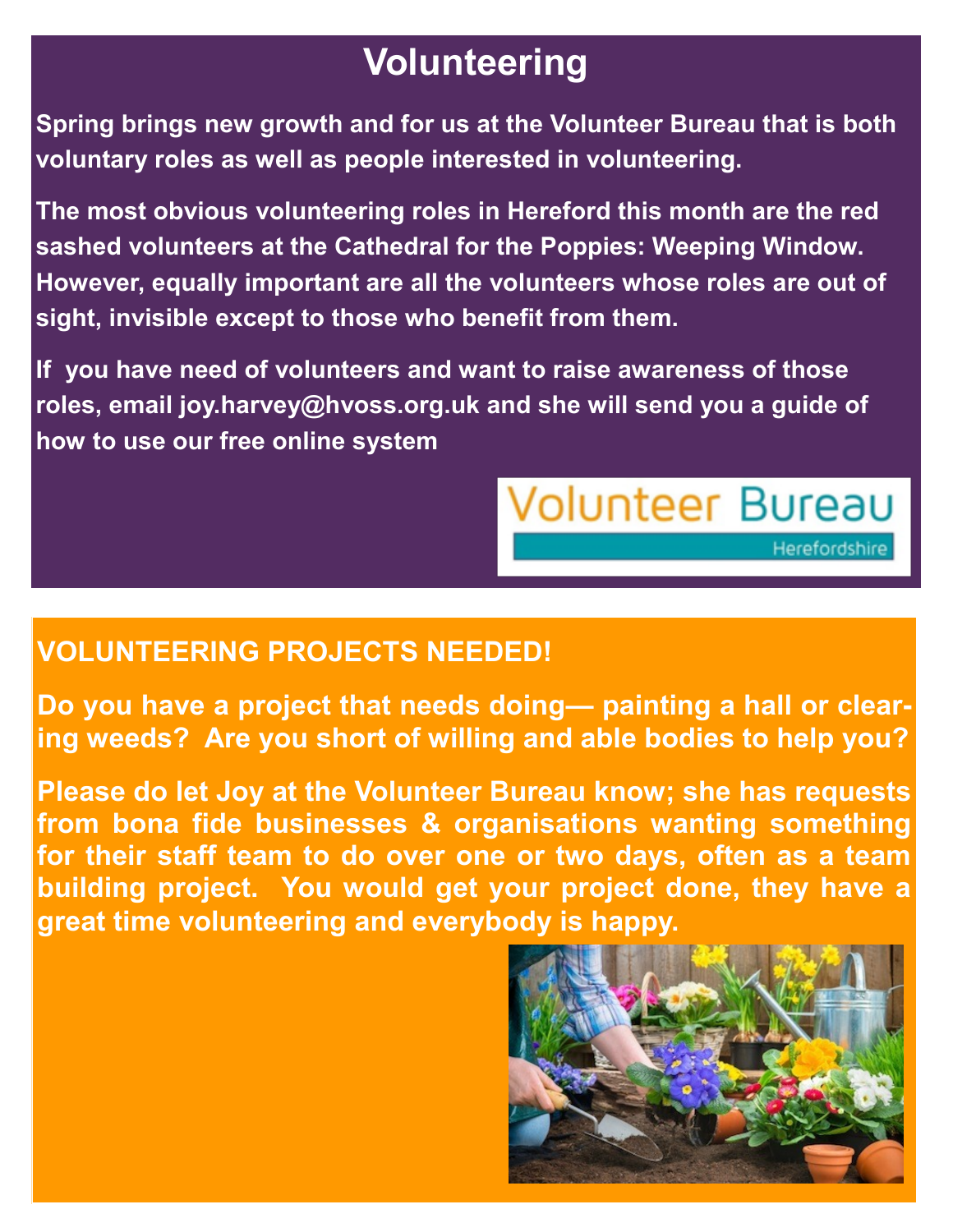### **hvoss members start GDPR compliance journey......**

Ahead of the arrival of the new General Data Protection Regulations (GDPR) in May, hvoss held a free members only awareness and training workshop in partnership with Kidwells Law on Tuesday 23 January attended by 30 members.



This was a vital update on changing legislation and the new data protection law. The workshop, a partnership between Kidwells Law and HEXAD Information Security Services, offered a route map for our members towards ensuring compliance with the new legislation.

This is one of a series of member only events being held in 2018. Included in the future programme will be some further sessions on GDPR. Resources and presentations from the workshop are available in the members area of the hvoss website.

Did you know? Our website members area includes other resources, information and factsheets to assist you.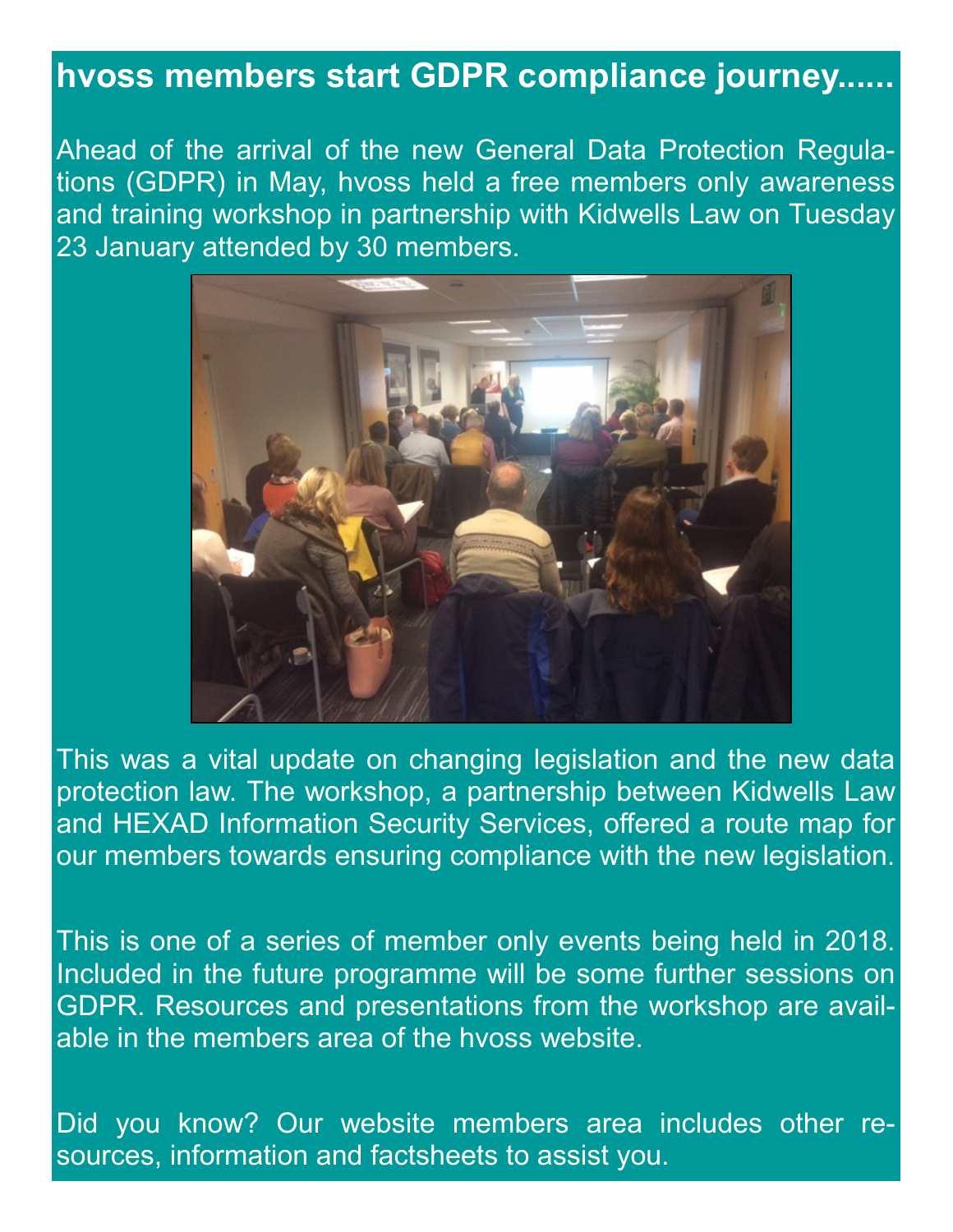#### **Herefordshire Sport— Sports Awards 2017 acknowledge achievements of young sporting stars**



**The annual Herefordshire Sports Awards 2017, held at Hereford Rowing Club in February 2018 provided an opportunity to acknowledge the sporting success and significant contributions of young people to the community through sport.**

Will Lindesay, who presented the awards said "It was a honour to present the awards to the winners and highly commended. Herefordshire has a depth of talent in a broad range of sports". Sporting organisations and our young people are playing a vital role in local sports, not only in a performance sense, but also volunteerig which is so important for the future growth of their sports and local sporting organisations". Will gave a short overview about hvoss and local voluntary action in the county, providing statistics about the significant numbers of volunteers and community groups active, the high number surprising many in the audience. At the end of the talk Will thanked all involved in Herefordshire Sport, particularly Bryan White, Honorary Secretary, and Tony Larkin, Chairman, for their outstanding support and promotion of sport within the local community. Their efforts were acknowledged by all representatives in attendance by a warm round of applause.



#### **About Herefordshire Sport...........**

The place for up to date news and information on county sport organisations and events and – crucially – the space where we can share information and best practise. Herefordshire Sport fights for and promotes access to sport and sporting equality across the county. Further information, including contact details are available at <http://www.herefordshiresport.co.uk/>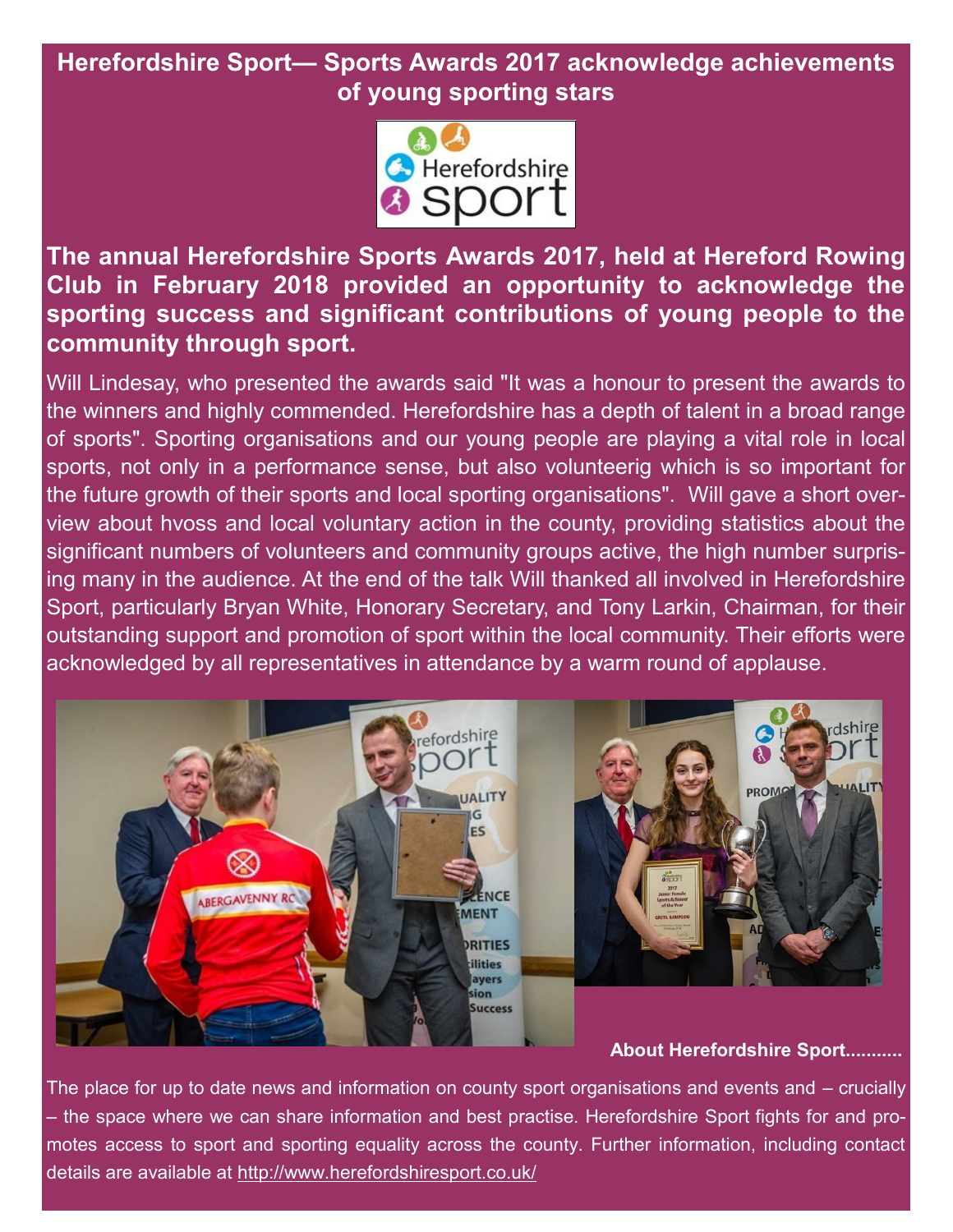### **hvoss events/workshops (April—June)**

### **MEMBERS ONLY EVENTS**

**24 April: (2—4pm) Employment Law update, Kidwells Law.** 

**25 April: Big Lottery Surgery—1:1's with Lynne Carney, Big Lottery, Herefordshire Officer, and Dave Tristram. First come first serve basis).**

**6 June: (6.00—8.30p.m) NMITE—The new University and hvoss members: Our Future relationship.**

**June— Details tbc—Health and Safety for VCS organisations— Introduction to policy and procedures for safe working practice.**

#### **FREE & OPEN TO ALL**

**15 May (2-4p.m) Funding Network** — **Speakers: John Bothamley (http://www.johnbothamley.co.uk/) and A4All (Dave Tristram).** 

**24 May (2.00—4.30pm): Adults Safeguarding and the VCS.**

**Please contact Joy Harvey 01432 343932 joy.harvey@hvoss.org.uk to book your place. Something missing you need? Let us know and we will look into arranging them subject to viability and demand.**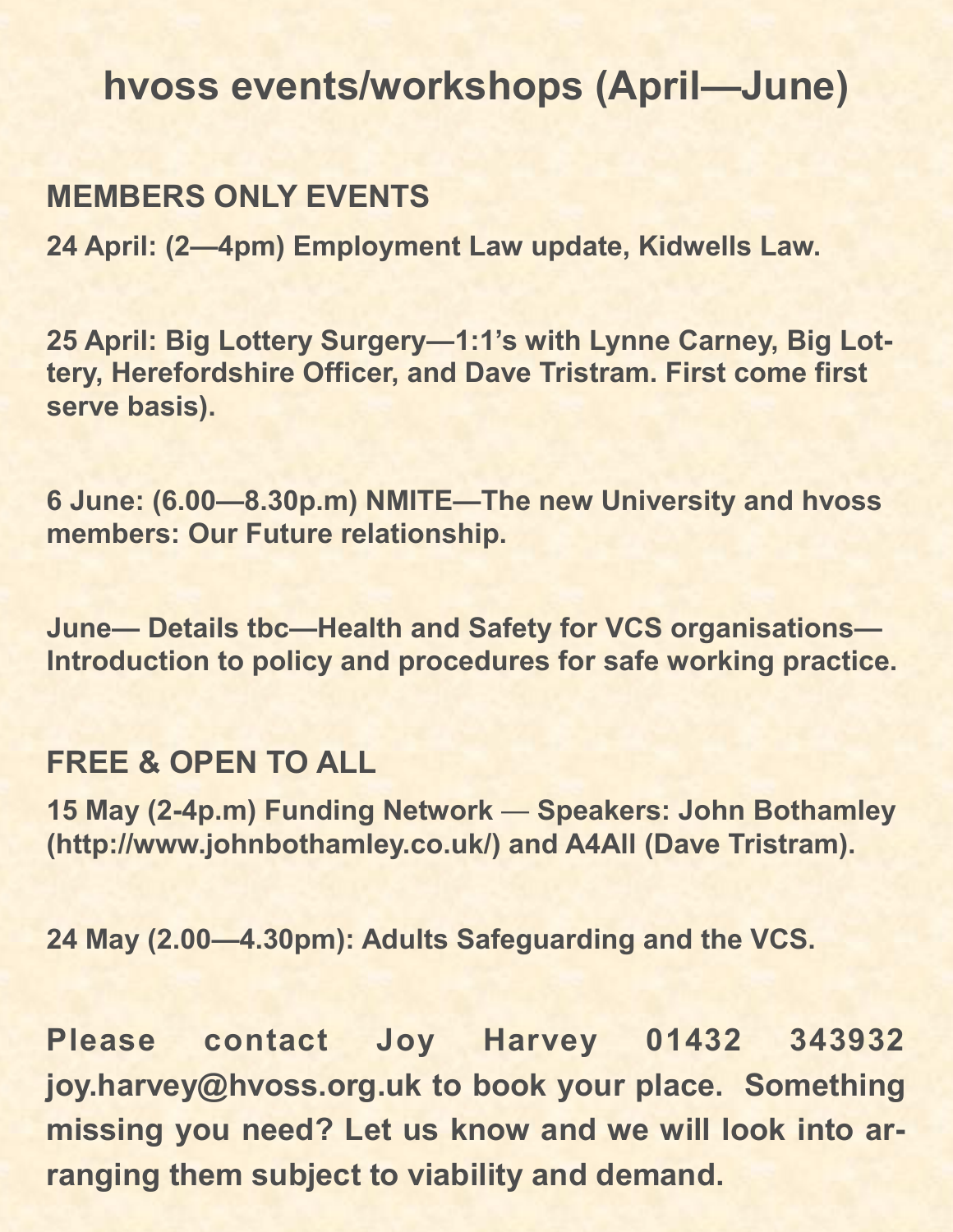

#### **IMPORTANT SAFEGUARDING WORKSHOP**

#### **THURSDAY 24TH MAY (2—4.30P.M @ The Kindle Centre)**

**Herefordshire Safeguarding Adults and Childrens Boards recognise the huge contribution that Voluntary, Community and Faith organisations make to the health and wellbeing of the residents of Herefordshire and are seeking to work more closely with you to protect people who are most vulnerable amongst our communities (known as "Safeguarding")**

**The recent headlines involving several major charities and the statement from the Charity Commission in February that "All charities, not just those in the international development sector, are focused on the need for strong safeguarding for staff, volunteers and beneficiaries" have increased the Board's requirement to seek assurance from all third sector agencies, not just charities, that both staff and volunteers have access to high quality information and training to help them deliver support and recognise when safeguarding of a person is required. The first stage is for Ivan Powell, the Independent Chair of the Herefordshire Safeguarding Adults Board to attend this informal session. This session seeks to: -**

- **Define safeguarding**
- **Outline roles and responsibilities in regard to keeping vulnerable adults, including but not exclusively who have care and support needs, safe from abuse and harm**
- **Establish how you can help the Board engage the wider public & community**
- **Establish what, if any, barriers there are to your organisation achieving this**
- **Plan what the next steps might look like**
- **Outline local processes, procedures and principles of safeguarding**
- **Plan what the next steps might look like**
- **The session will be supported by Karen Hall, hvoss representatives, Adults Safeguarding Board and Will Lindesay, hvoss Chief Executive.**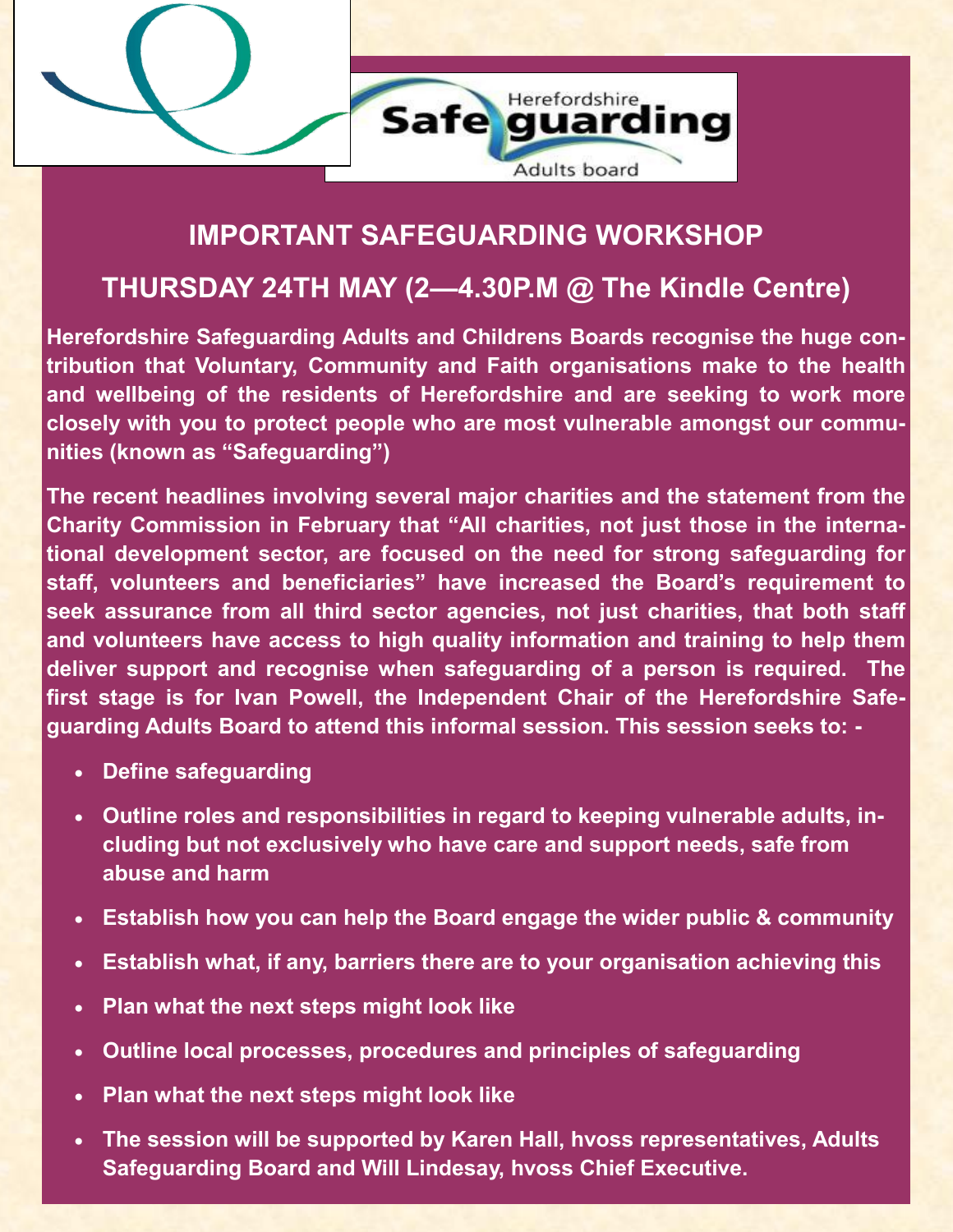# **Funding**

### **Funding Networking Events are back at hvoss!**

**Eveson Charitable Trust & E.F Bulmer Benevolent Fund provided invaluable hints and tips to charitable organisations on 'do's and don't' when applying for grants and funding from charitable trusts and funders.**

**Alex Gay and James Greenfield, Trust Administrators for Eveson Charitable Trust and E.F Bulmer Benevolent Fund respectively, kicked off the first in a series of hvoss Funding Networks taking place throughout 2018. Over 40 representatives of local charitable organisations attended, gaining invaluable information and advice on applying for funding support.**

**Will Lindesay, hvoss CEO said "We were privileged to have Alex and James speak to us all. Both are so knowledgeable about grant making. This was an invaluable opportunity to spend time with them as representatives of two prominent grant makers that make such an important contribution to Herefordshire good causes".** 



**Will added "These are tough funding times for so many in the charitable sector. These network meetings, part of an ongoing programme of events and networking opportunities being organised by hvoss aim to promote cooperation, share skills, knowledge, information and provide mutual support".** 

**hvoss members can access presentations material by accessing the members area of the hvoss website.**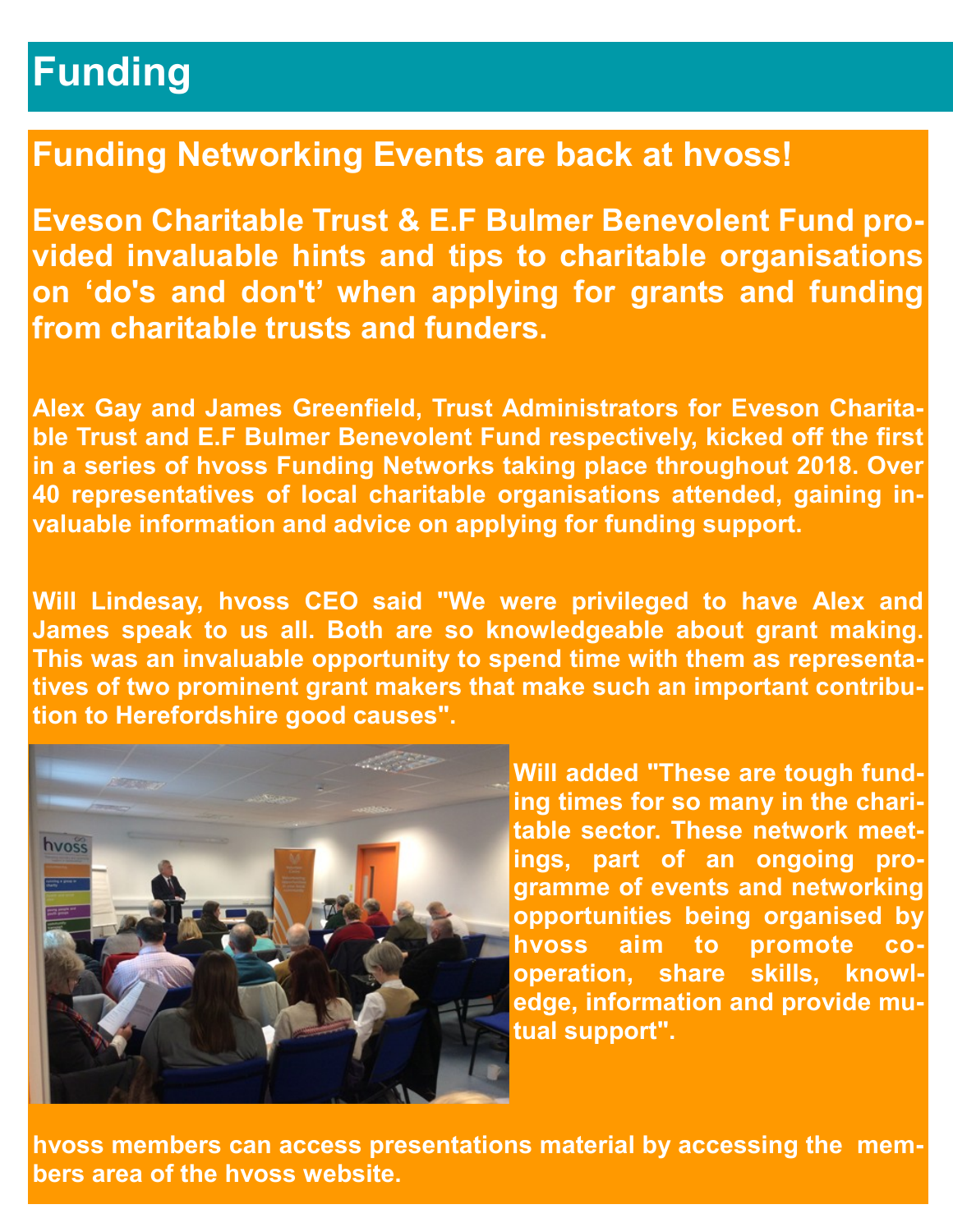### **Next Funding Network— 15th May 2—4p.m Kindle Centre, Hereford**

**We are delighted to announce our guest speaker [John Bothamley](http://www.johnbothamley.co.uk/)  who has an extensive knowledge about grant making and funding. Dave Tristram will also provide an update on the Awards for All funding programme. An excellent networking opportunity!**

**To book a place email joy.harvey@hvoss.org.uk or call 01432 343932**

**\*\*\*\*\*\*\*\*\*\*BIG Lottery Fund Funding Surgeries\*\*\*\*\*\*\*\*\*\*\*\*** 

**25th April 2018 ( HVOSS hvoss Members ONLY** 

**Funding sessions to be held with Lynne Carney (Big Lottery Herefordshire Funding Officer) and Dave Tristram ( Project Development Officer, Herefordshire Council). Booked on a first come first served basis. Please note these surgeries are designed for groups with specific funding ideas rather than general cascading of information which will take place at subsequent events. It is expected that each surgery session will last for approximately 45 minutes. Please email will.lindesay@hvoss.org.uk to book your place. If you book a session and are subsequently unable to attend, please let us know so that the space can be allocated to someone else. Thank you.**.

#### **New Nationwide Building Society funding programme now open**

A new funding programme from Nationwide Building Society around **Housing and Homelessness**. Charities are encouraged to apply for grants to help make a change in their local areas. **Grants of up to £25,000 will be available to single organisations and up to £50,000 will be available for partnership bids. With funding, successful projects will be able to provide housing services to people in need, support people off the streets, and more.** The fund is now open for applications and **closes at 5pm on 13thApril.** Full details about the programme are available at <http://www.heartofenglandcf.co.uk/nationwide-building-society-community-grants/>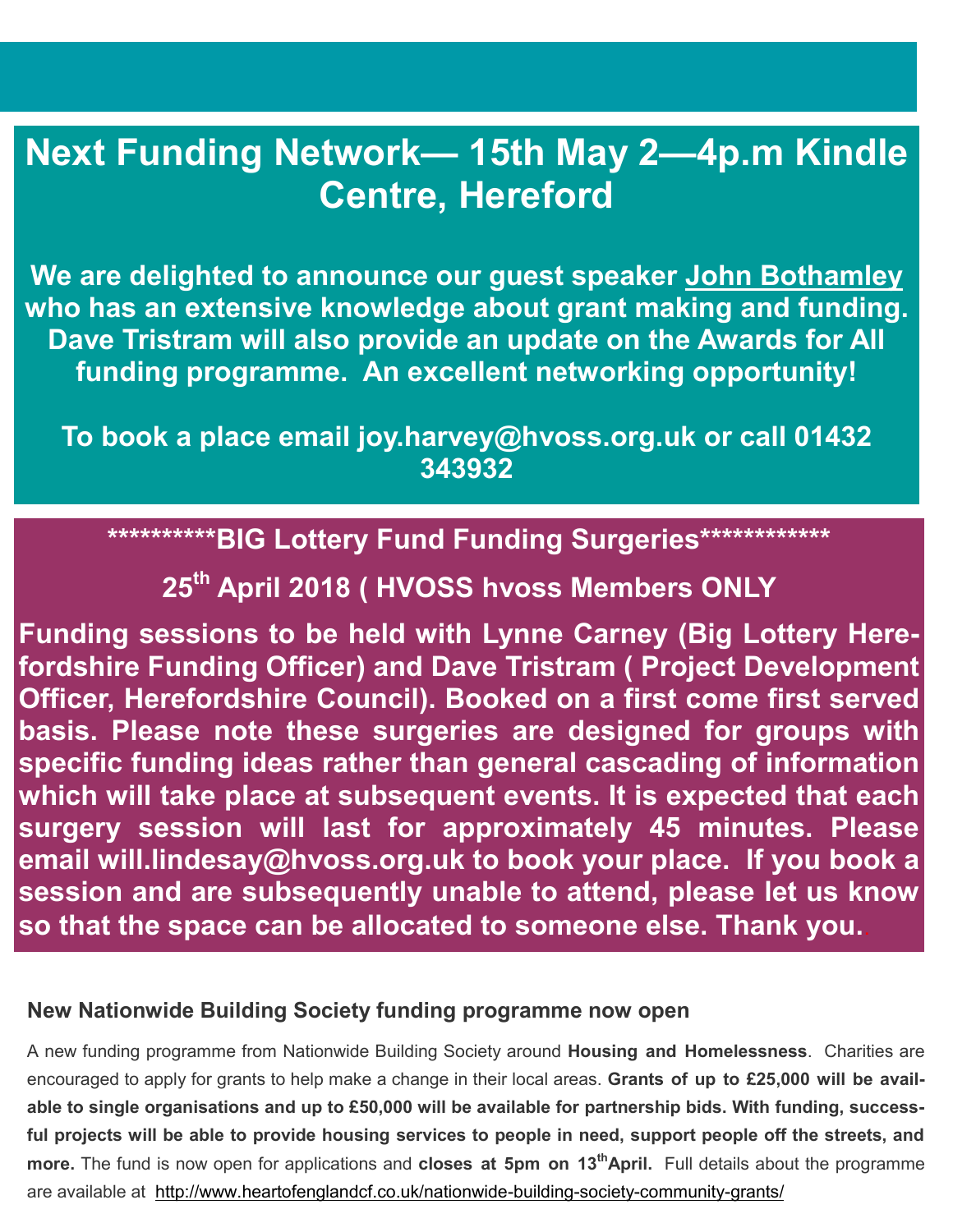# **Herefordshire Safeguarding Children Board**

**Has arranged for the following FREE ELearning courses available to all staff/ organisations for a limited period:**

- Understanding Pathways to Extremism and the Prevent Programme.
- Self-harm and Suicidal Thought in Children and Young People.
- An introduction to FGM, Forced Marriage, Spirit Possession and Honour Based Violence (Cultural Awareness).
- E-Safety Guidance for Practitioners and Support for Parents.
- . Hidden Harm.
- Parental Mental Health.
- . A New approach to Child Poverty.
- . Safeguarding Children in Education.

# Place are limited so get in quick! [Click here](http://www.hvoss.org.uk/media/71655/FLYER-Multipal-Elearning-Courses.pptx) for further details.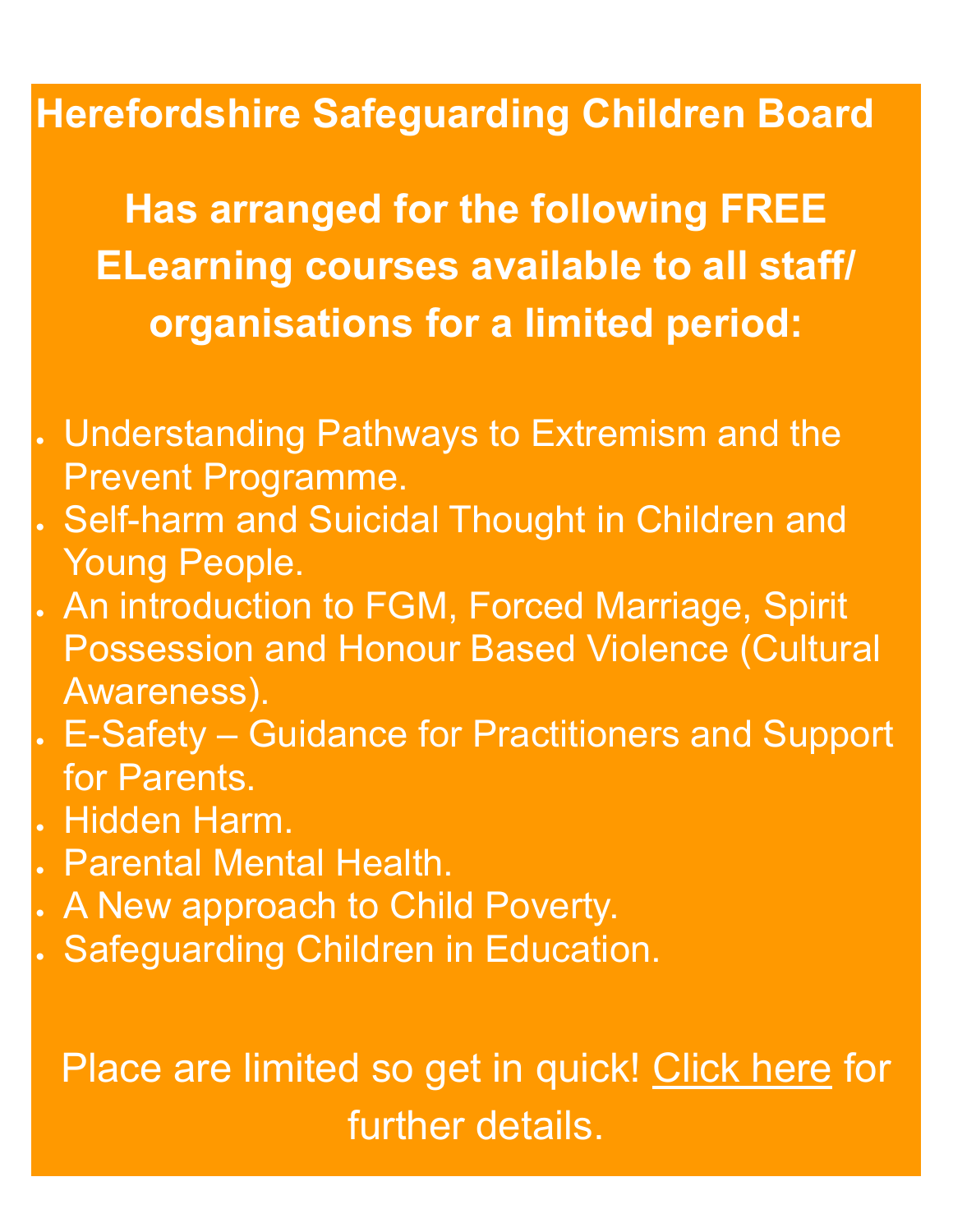### **The Marches & Westfield GP surgeries deliver services to over 10% of the population of Herefordshire from their current base in Leominster.**

They are the only GP surgeries in the largest market town in the county. Their current premises in Westfield Walk are approximately 40% undersized with no option to extend or adapt. There is no patient parking, access is poor and it has been reported that this causes local safety issues for local residents.

As a result of these issues, a project board has been set up to include a number of organisations, including the two GP surgeries, all of whom have come together to look at how service provision could be improved for Leominster residents. They have been looking at ideas around improved premises and improved services and would like to share these ideas with you so they can hear your thoughts on the key issues.

You are therefore cordially invited to come along and find out more about the exciting project, details are as follows:- **Date - Monday April 16th, 2018 Time - 15:00 – 16:00 Venue - Grange Court, Pinsley Road, Leominster HR6 8NL**

To book your place at the update and briefing event, please contact [enquiries@herefordshireccg.nhs.uk](mailto:enquiries@herefordshireccg.nhs.uk) or telephone 01432  $260618$  by April 12<sup>th</sup> so that catering arrangements (tea/coffee) can be arranged and confirmed.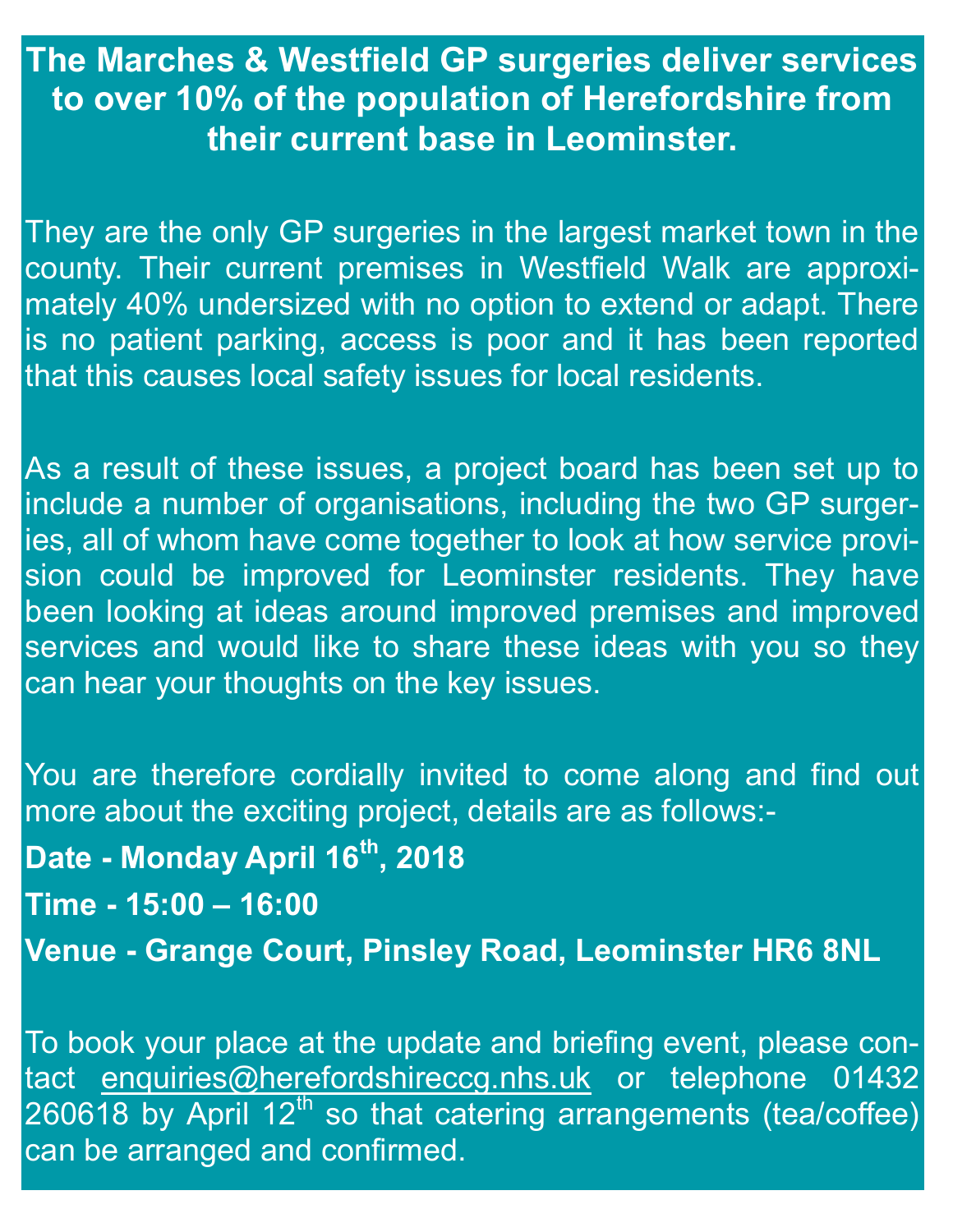

**Refugee Action has recently launched their new asylum system campaign. hvoss supports the campaign and hopes its members, local community groups, organisations and volunteers and partner organisations across Herefordshire will positively and proactively support it.** 

#### **Stand Up For Asylum**

Refugee Action has launched the [Stand Up For Asylum](https://www.refugee-action.org.uk/campaigns/stand-up-for-asylum/) campaign. Over the next three years, we will be campaigning to reform the current asylum system that, as you know, too often fails those it is meant to protect. It is a system that can leave people destitute and homeless or in squalid accommodation, without the most basic support to live their lives in dignity. A desperate lack of legal support and information also means many are unable to make their case for protection. It is unfair, ineffective and in urgent need of improvement.

But it doesn't have to be this way. To mark the launch of our campaign, we are [publishing our vision](http://www.hvoss.org.uk/media/71696/Fair-and-Effective-a-vision-for-the-asylum-system.pdf) for what a fair and effective asylum system would look like. It is a vision of a society that provides all those seeking sanctuary with compassion, a fair decision, essential support and help to rebuild their lives. We have also worked with Huffington Post to publish a [series of blogs](http://www.huffingtonpost.co.uk/entry/our-asylum-system-damages-and-dehumanises-people-seeking-protection_uk_5a9580fee4b0ca90aa59b9b3) from people [\(Ana,](http://www.huffingtonpost.co.uk/entry/my-name-is-not-asylum-seeker-i-am-a-human-being_uk_5a953ff7e4b02cb368c59869) [Sardasht,](http://www.huffingtonpost.co.uk/entry/asylum-is-not-just-about-a-safe-place-to-live-it-is-having-human-rights_uk_5a955b49e4b01f65f59a5f13) [Rose\)](http://www.huffingtonpost.co.uk/entry/i-escaped-my-traffickers-but-now-im-a-captive-of-the-asylum-system_uk_5a954618e4b02cb368c5a0ab) who have been through the system and will be promoting a new video that highlights the true meaning of asylum – safety, security, shelter. Additional campaign content will be shared in the coming weeks.

Under the auspices of this campaign, Refugee Action will be focusing on at least two priority areas each year. For 2019 this will be decision-making (starting in April with the publication of a campaign report looking at the impact of the current process on the wellbeing of people seeking asylum) and right to work (starting in the autumn).

How we can all help: -

- Share the message! Help is to get the word out about this campaign. See below suggested Twitter/Facebook posts but please feel free to develop your own #StandUpForAsylum message. You might also want to attach the 'Asylum Means' GIF to your tweets (see attached):
- "Our asylum system should be about fairness and compassion, but it's letting down some of the world's most vulnerable people" says @RefugeeAction on launch of #StandUpForAsylum campaign [http://www.huffingtonpost.co.uk/entry/](http://www.huffingtonpost.co.uk/entry/our-asylum-system-damages-and-dehumanises-people-seeking-protection_uk_5a9580fee4b0ca90aa59b9b3) [our-asylum-system-damages-and-dehumanises-people-seeking-protection\\_uk\\_5a9580fee4b0ca90aa59b9b3](http://www.huffingtonpost.co.uk/entry/our-asylum-system-damages-and-dehumanises-people-seeking-protection_uk_5a9580fee4b0ca90aa59b9b3)
- Imagine a society where people seeking asylum receive compassion, a fair decision, essential support and help to rebuild their lives. Let's make it a reality! #StandUpForAsylum [https://www.refugee-action.org.uk/resource/fair-effective-](https://www.refugee-action.org.uk/resource/fair-effective-vision-asylum-system/)

#### [vision-asylum-system/](https://www.refugee-action.org.uk/resource/fair-effective-vision-asylum-system/)

People seeking asylum in the UK are fleeing war and persecution. Every year the right to seek asylum saves the lives of thousands of people who would otherwise have been killed. It's time to #StandUpForAsylum [https://youtu.be/](https://youtu.be/qB1lDd43tMI) [qB1lDd43tMI](https://youtu.be/qB1lDd43tMI)

People fleeing war and persecution are being left hungry and homeless when they reach the UK. This must change. We #StandUpForAsylum – will you? <https://act.refugee-action.org.uk/page/20617/petition/1?ea.tracking.id=partnerpack>

Sign up! We cannot succeed alone! If your organisation would like to hear more about this campaign and how you can support, please get in touch with Refugee Ac-

tion. This will ensure you're up to date on our plans and invited to future consultation vents where Refugee Action will start shaping other phases of the campaign and iden-

tify more ways to be involved.

#### **Many thanks in advance for any support you can give to this campaign.**